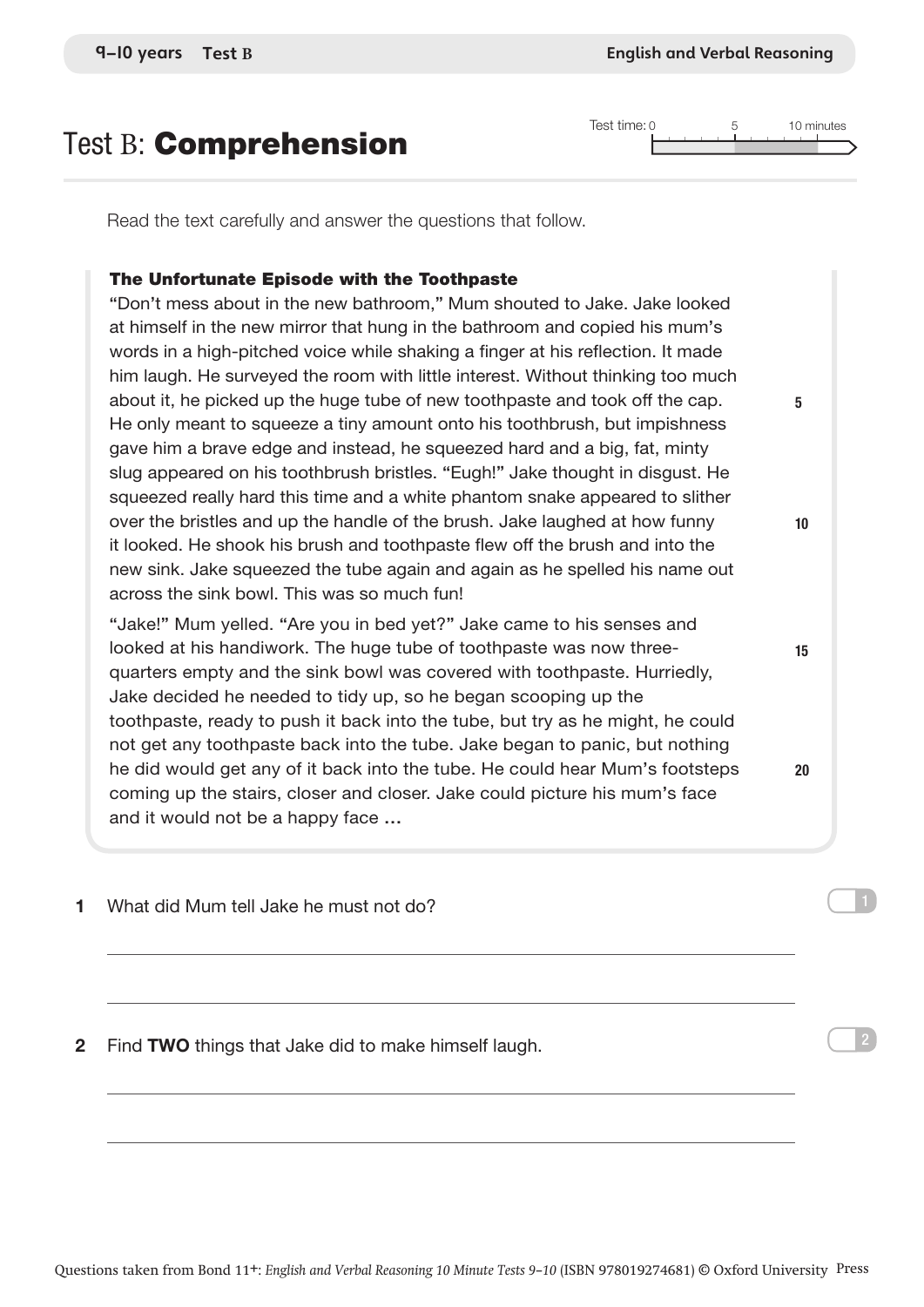|  | 9-10 years | <b>Test B</b> |
|--|------------|---------------|
|--|------------|---------------|

**3** What is meant by the phrase 'impishness gave him a brave edge' (line  $7$ )?

4 Why did Jake feel disgust?

5 What was Jake's 'handiwork'?

6 Why did Jake panic? (line 19) Give TWO reasons.

7 How do you think that Jake felt at the end of the text and why? Give TWO answers and support each by referring to the text.

4